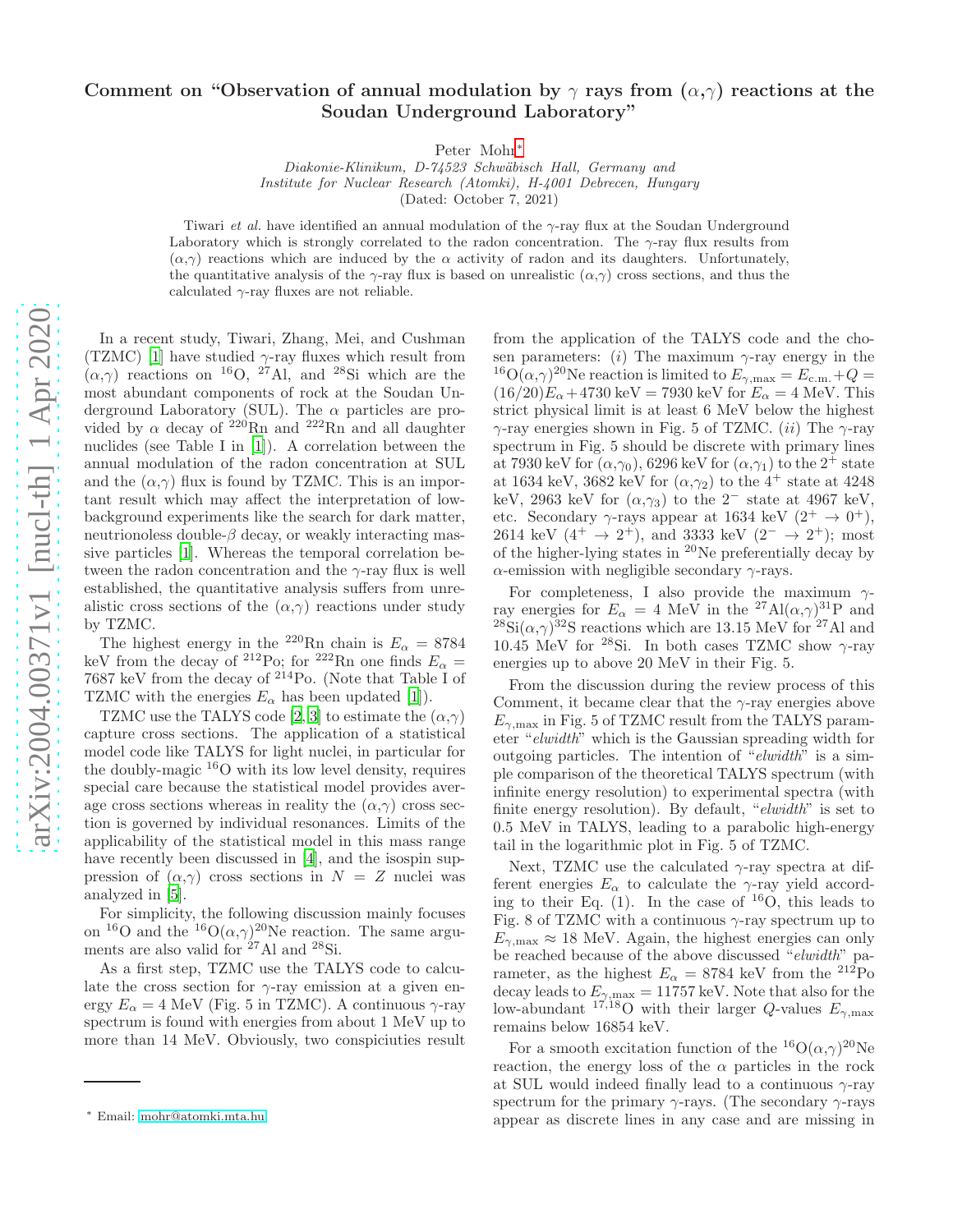

<span id="page-1-2"></span>FIG. 1. (Color online) Thick target  $\gamma$ -ray spectra of <sup>16</sup> $O(\alpha, \gamma)^{20}$ Ne for  $E_{\alpha, \text{lab}} = 5304$  keV (a) and 8784 keV (be), corresponding to the  $\alpha$ -decays of <sup>210</sup>Po and <sup>212</sup>Po. At the higher energy of 8784 keV the total spectrum (b) is decomposed into the primary (c) and secondary (d)  $\gamma$ -rays; in addition, the total  $\gamma$ -ray spectrum is shown in linear scale (e) with the dominating lines labeled by the level energies (in keV) and (p) or (s) for primary or secondary  $\gamma$ -rays.

Fig. 8 of TZMC). However, the excitation function of the  $^{16}O(\alpha,\gamma)^{20}$ Ne reaction is not smooth, but governed by individual resonances (see e.g. Figs. 3 and 4 of [\[6](#page-2-3)] in the relevant energy range of the present study) which are superimposed over a small non-resonant contribution (e.g.,  $[7-10]$  $[7-10]$ ). Thus,  $\gamma$ -rays with discrete energies from about 15 resonances with their individual branchings should be visible in the  $\gamma$ -ray flux in Fig. 8 of TZMC. This holds even for the heavier targets under study by TZMC, as can e.g. be seen in the  $\gamma$ -ray spectrum of a thick-target experiment of the <sup>28</sup>Si( $\alpha$ , $\gamma$ )<sup>32</sup>S reaction at  $E_{\alpha} \approx 3$  MeV (see Fig. 1 of [\[11\]](#page-2-6)).

As an illustration of the expected discrete  $\gamma$ -ray spec-tra, Fig. [1](#page-1-2) shows the calculated thick-target  $\gamma$ -ray yields from the <sup>16</sup> $O(\alpha, \gamma)^{20}$ Ne reaction for the energies  $E_{\alpha, \text{lab}} =$ 5304 keV and 8784 keV, corresponding to the  $\alpha$ -decay energies of <sup>210</sup>Po and <sup>212</sup>Po; these are the highest and lowest energies under study in TZMC. The calculated spectra in Fig. [1](#page-1-2) are based on experimental resonance properties (as adopted in [\[12\]](#page-2-7)) and complemented by a small nonresonant direct capture contribution (taken from the calculations in [\[10](#page-2-5)], in good agreement with experiment at  $E_{\text{c.m.}} = 2.345 \text{ MeV}$  [\[9\]](#page-2-8)). The  $\gamma$ -ray yield is dominated by very few strong resonances at higher energies and two secondary  $\gamma$ -ray lines below 4 MeV; this becomes nicely visible in the linear plot (e) of Fig. [1.](#page-1-2) All  $\gamma$ -ray spectra in Fig. [1](#page-1-2) are shown for a resolution of 5 keV.

Similar spectra for the <sup>27</sup>Al( $\alpha$ , $\gamma$ )<sup>31</sup>P and <sup>28</sup>Si( $\alpha$ , $\gamma$ )<sup>32</sup>S reactions cannot be calculated because the resonance properties are not completely known for the relevant energy range. However, a measurement of these spectra seems feasible: the  $\gamma$ -ray spectra for the  ${}^{16}O(\alpha,\gamma){}^{20}Ne$ reaction in Fig. [1](#page-1-2) are shown for  $10^{15}$   $\alpha$ -particles which corresponds to a few minutes of a 1  $\mu$ A  $\alpha$  beam.

Finally, it should be noted that Eq. (1) of TZMC differs from the calculations in Heaton et al. [\[13\]](#page-2-9) (Ref. [19] in TZMC): As usual, in [\[13\]](#page-2-9) (p. 534) the yield results from an integral over  $\sigma(E)/S(E)$  (with the energy-dependent stopping power  $S(E)$  in the integrand) whereas Eq. (1) of TZMC only contains the stopping power at the initial energy  $(E_i$  in TZMC) outside the integral.

At the very end, TZMC provide integrated  $\gamma$ -ray fluxes in the broad energy interval from 4 to 10 MeV (Table II in [\[1](#page-1-0)]). This energy interval roughly excludes their non-physical results where the calculated  $E_{\gamma}$  is above the maximum energy  $E_{\gamma,\text{max}} = E_{\text{c.m.}} + Q$ , and it integrates over the discrete resonances which should have appeared in Figs.  $6 - 8$  of TZMC. Most secondary  $\gamma$ -ray lines show lower energies than 4 MeV and do not affect the  $4 - 10$  MeV energy window of TZMC. Thus, in conclusion I point out that the final  $\gamma$ -ray fluxes of TZMC may have the correct order of magnitude although the quantitative analysis of TZMC is inconsistent. Because of the importance of the results for the understanding of the background at SUL, an improved analysis should be performed.

This work was supported by NKFIH (K108459 and K120666).

<span id="page-1-0"></span>[1] Ashok Tiwari, C. Zhang, D.-M. Mei, and P. Cushman, Phys. Rev. C 96, 044609 (2017); Phys. Rev. C 98, 019901(E) (2018).

<span id="page-1-1"></span><sup>[2]</sup> A. J. Koning, S. Hilaire, S. Goriely, computer code